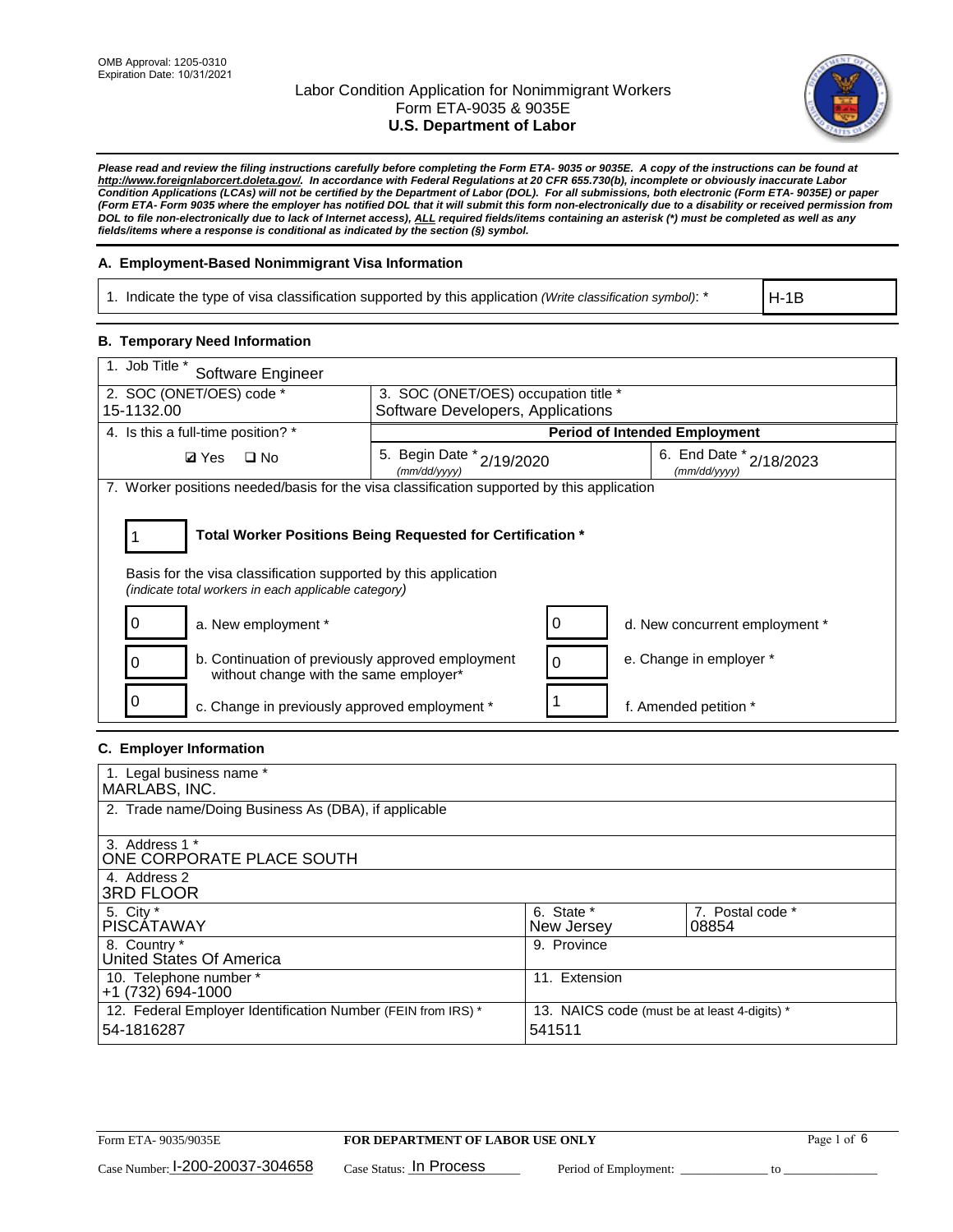

# **D. Employer Point of Contact Information**

**Important Note**: The information contained in this Section must be that of an employee of the employer who is authorized to act on behalf of the employer in labor certification matters. The information in this Section must be different from the agent or attorney information listed in Section E, unless the attorney is an employee of the employer.

| 1. Contact's last (family) name *               | 2. First (given) name * |                          | 3. Middle name(s)         |
|-------------------------------------------------|-------------------------|--------------------------|---------------------------|
| <b>VIDYADHARAN</b>                              | <b>SANJAY</b>           |                          |                           |
| 4. Contact's job title *<br>CHIEF LEGAL OFFICER |                         |                          |                           |
| 5. Address 1 *<br>ONE CORPORATE PLACE SOUTH FL3 |                         |                          |                           |
| 6. Address 2                                    |                         |                          |                           |
| 7. City $*$<br><b>PISCATAWAY</b>                |                         | 8. State *<br>New Jersey | 9. Postal code *<br>08854 |
| 10. Country *<br>United States Of America       |                         | 11. Province             |                           |
| 12. Telephone number *                          | 13. Extension           | 14. E-Mail address       |                           |
| +1 (732) 694-1000                               | 1600                    | SANJAY@MARLABS.COM       |                           |

# **E. Attorney or Agent Information (If applicable)**

**Important Note**: The employer authorizes the attorney or agent identified in this section to act on its behalf in connection with the filing of this application.

| 1. Is the employer represented by an attorney or agent in the filing of this application? *<br>If "Yes," complete the remainder of Section E below. |                            |              |                               | $\square$ Yes | <b>Z</b> No                                          |  |
|-----------------------------------------------------------------------------------------------------------------------------------------------------|----------------------------|--------------|-------------------------------|---------------|------------------------------------------------------|--|
| 2. Attorney or Agent's last (family) name §                                                                                                         | 3. First (given) name $\S$ |              |                               |               | 4. Middle name(s)                                    |  |
| 5. Address 1 §                                                                                                                                      |                            |              |                               |               |                                                      |  |
| 6. Address 2                                                                                                                                        |                            |              |                               |               |                                                      |  |
| 7. City §                                                                                                                                           |                            | 8. State §   |                               |               | 9. Postal code §                                     |  |
| 10. Country §                                                                                                                                       |                            | 11. Province |                               |               |                                                      |  |
| 12. Telephone number §                                                                                                                              | 13. Extension              |              | 14. E-Mail address            |               |                                                      |  |
| 15. Law firm/Business name §                                                                                                                        |                            |              | 16. Law firm/Business FEIN §  |               |                                                      |  |
| 17. State Bar number (only if attorney) §                                                                                                           |                            |              | standing (only if attorney) § |               | 18. State of highest court where attorney is in good |  |
| 19. Name of the highest State court where attorney is in good standing (only if attorney) §                                                         |                            |              |                               |               |                                                      |  |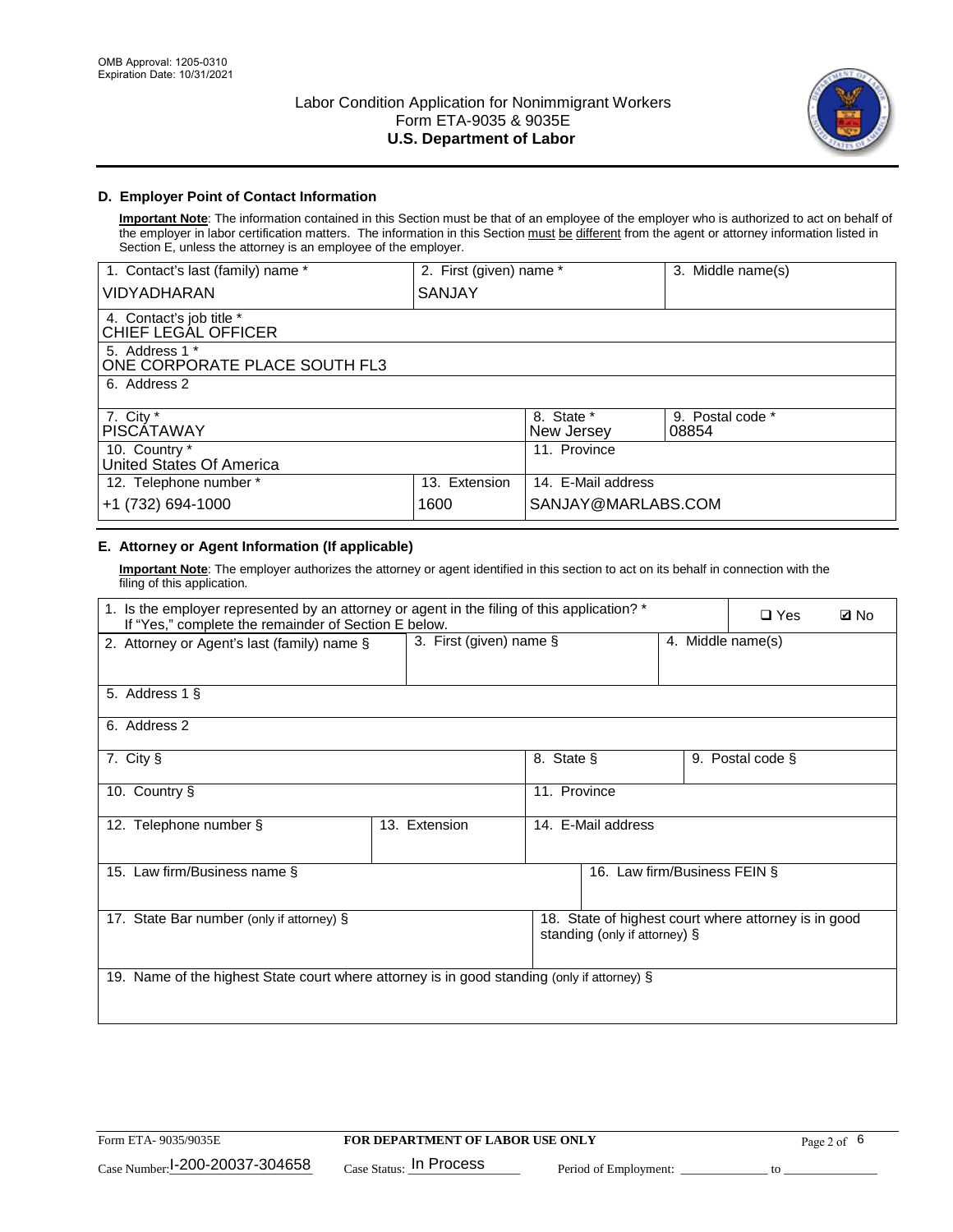

#### **F. Employment and Wage Information**

**Important Note**: The employer must define the intended place(s) of employment with as much geographic specificity as possible. Each intended place(s) of employment listed below must be the worksite or physical location where the work will actually be performed and cannot be a P.O. Box. The employer must identify all intended places of employment, including those of short duration, on the LCA. 20 CFR 655.730(c)(5). If the employer is submitting this form non-electronically and the work is expected to be performed in more than one location, an attachment must be submitted in order to complete this section. An employer has the option to use either a single Form ETA-9035/9035E or multiple forms to disclose all intended places of employment. If the employer has more than ten (10) intended places of employment at the time of filing this application, the employer must file as many additional LCAs as are necessary to list all intended places of employment. See the form instructions for further information about identifying all intended places of employment.

## a.*Place of Employment Information* 1

|                                                                              | 1. Enter the estimated number of workers that will perform work at this place of employment under<br>1<br>the LCA.*            |  |                                          |                          |  |  |  |
|------------------------------------------------------------------------------|--------------------------------------------------------------------------------------------------------------------------------|--|------------------------------------------|--------------------------|--|--|--|
|                                                                              | 2. Indicate whether the worker(s) subject to this LCA will be placed with a secondary entity at this<br>place of employment. * |  |                                          |                          |  |  |  |
|                                                                              | 3. If "Yes" to question 2, provide the legal business name of the secondary entity. §                                          |  |                                          |                          |  |  |  |
|                                                                              | <b>SALESFORCE</b>                                                                                                              |  |                                          |                          |  |  |  |
|                                                                              | 4. Address 1 *<br><b>433 N CAPITOL AVE</b>                                                                                     |  |                                          |                          |  |  |  |
|                                                                              | 5. Address 2                                                                                                                   |  |                                          |                          |  |  |  |
| 6. City $*$                                                                  | <b>INDIANAPOLIS</b>                                                                                                            |  | 7. County *<br>Marion                    |                          |  |  |  |
|                                                                              | 9. Postal code *<br>8. State/District/Territory *<br>Indiana<br>46204                                                          |  |                                          |                          |  |  |  |
| 10. Wage Rate Paid to Nonimmigrant Workers *<br>10a. Per: (Choose only one)* |                                                                                                                                |  |                                          |                          |  |  |  |
|                                                                              | □ Hour □ Week □ Bi-Weekly □ Month ☑ Year<br>From $*$ $\S$ 76586 00 To: $\S$<br>76600 00                                        |  |                                          |                          |  |  |  |
|                                                                              | 11. Prevailing Wage Rate *<br>11a. Per: (Choose only one)*                                                                     |  |                                          |                          |  |  |  |
|                                                                              | $\sin 76586$ 00                                                                                                                |  | □ Hour □ Week □ Bi-Weekly □ Month ☑ Year |                          |  |  |  |
|                                                                              | Questions 12-14. Identify the source used for the prevailing wage (PW) (check and fully complete only one): *                  |  |                                          |                          |  |  |  |
| 12.                                                                          | A Prevailing Wage Determination (PWD) issued by the Department of Labor                                                        |  |                                          | a. PWD tracking number § |  |  |  |
| 13.<br>$\mathbf v$                                                           | A PW obtained independently from the Occupational Employment Statistics (OES) Program                                          |  |                                          |                          |  |  |  |
|                                                                              | a. Wage Level (check one): §                                                                                                   |  | b. Source Year §                         |                          |  |  |  |
|                                                                              | பெ<br>□⊪<br>$\Box$ IV<br>$\Box$ N/A<br>□⊥                                                                                      |  |                                          | 7/1/2019 - 6/30/2020     |  |  |  |
| 14.                                                                          | A PW obtained using another legitimate source (other than OES) or an independent authoritative source                          |  |                                          |                          |  |  |  |
|                                                                              | a. Source Type (check one): §                                                                                                  |  | b. Source Year §                         |                          |  |  |  |
|                                                                              | $\Box$ CBA<br>$\Box$ DBA<br>$\square$ SCA<br>$\Box$ Other/ PW Survey                                                           |  |                                          |                          |  |  |  |
|                                                                              | c. If responded "Other/ PW Survey" in question 14.a, enter the name of the survey producer or publisher §                      |  |                                          |                          |  |  |  |
|                                                                              |                                                                                                                                |  |                                          |                          |  |  |  |
|                                                                              |                                                                                                                                |  |                                          |                          |  |  |  |
|                                                                              | d. If responded "Other/ PW Survey" in question 14.a, enter the title or name of the PW survey §                                |  |                                          |                          |  |  |  |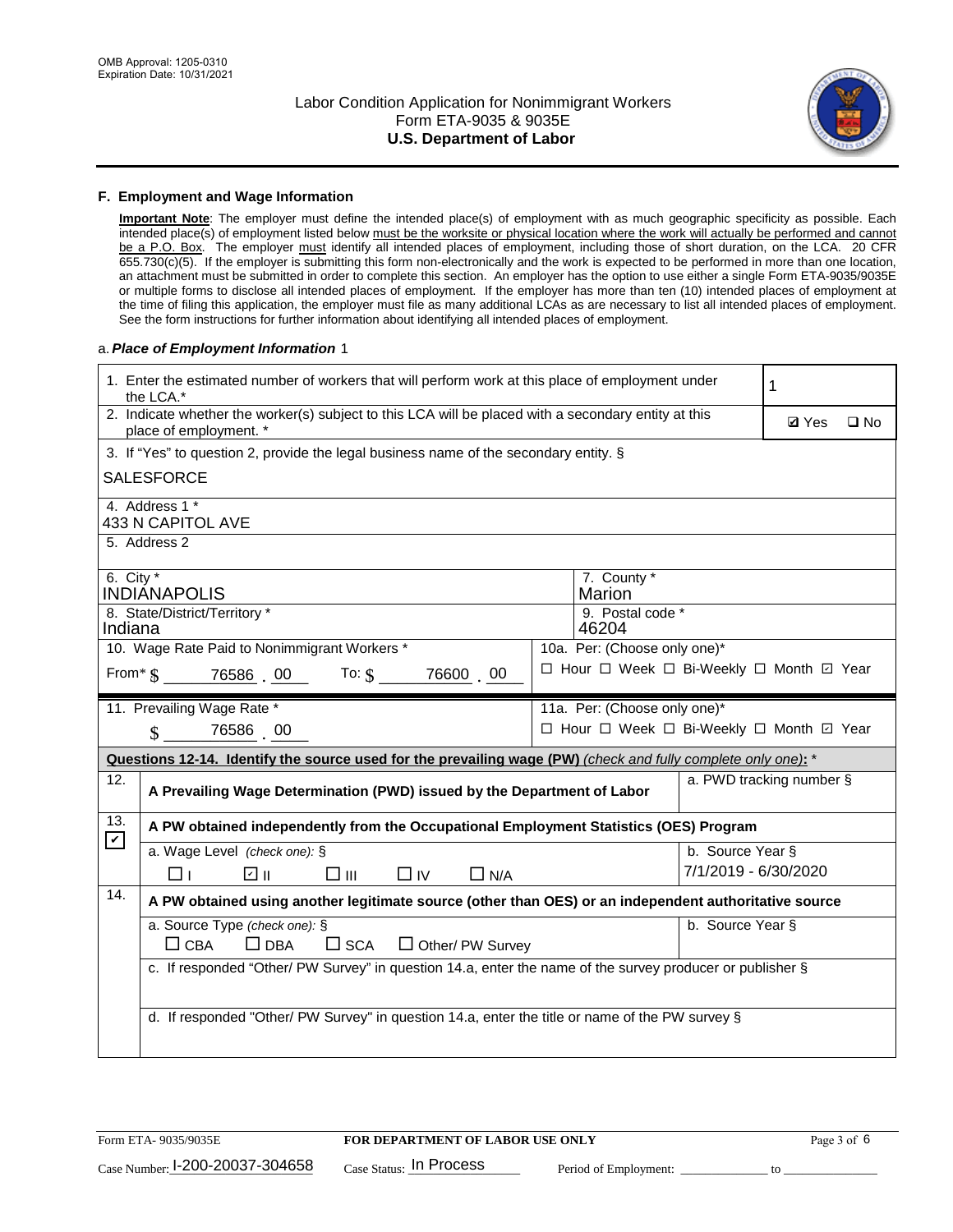

# **G. Employer Labor Condition Statements**

! *Important Note:* In order for your application to be processed, you MUST read Section G of the Form ETA-9035CP - General Instructions for the 9035 & 9035E under the heading "Employer Labor Condition Statements" and agree to all four (4) labor condition statements summarized below:

- (1) **Wages:** The employer shall pay nonimmigrant workers at least the prevailing wage or the employer's actual wage, whichever is higher, and pay for non-productive time. The employer shall offer nonimmigrant workers benefits and eligibility for benefits provided as compensation for services on the same basis as the employer offers to U.S. workers. The employer shall not make deductions to recoup a business expense(s) of the employer including attorney fees and other costs connected to the performance of H-1B, H-1B1, or E-3 program functions which are required to be performed by the employer. This includes expenses related to the preparation and filing of this LCA and related visa petition information. 20 CFR 655.731;
- (2) **Working Conditions:** The employer shall provide working conditions for nonimmigrants which will not adversely affect the working conditions of workers similarly employed. The employer's obligation regarding working conditions shall extend for the duration of the validity period of the certified LCA or the period during which the worker(s) working pursuant to this LCA is employed by the employer, whichever is longer. 20 CFR 655.732;
- (3) **Strike, Lockout, or Work Stoppage:** At the time of filing this LCA, the employer is not involved in a strike, lockout, or work stoppage in the course of a labor dispute in the occupational classification in the area(s) of intended employment. The employer will notify the Department of Labor within 3 days of the occurrence of a strike or lockout in the occupation, and in that event the LCA will not be used to support a petition filing with the U.S. Citizenship and Immigration Services (USCIS) until the DOL Employment and Training Administration (ETA) determines that the strike or lockout has ended. 20 CFR 655.733; and
- (4) **Notice:** Notice of the LCA filing was provided no more than 30 days before the filing of this LCA or will be provided on the day this LCA is filed to the bargaining representative in the occupation and area of intended employment, or if there is no bargaining representative, to workers in the occupation at the place(s) of employment either by electronic or physical posting. This notice was or will be posted for a total period of 10 days, except that if employees are provided individual direct notice by e-mail, notification need only be given once. A copy of the notice documentation will be maintained in the employer's public access file. A copy of this LCA will be provided to each nonimmigrant worker employed pursuant to the LCA. The employer shall, no later than the date the worker(s) report to work at the place(s) of employment, provide a signed copy of the certified LCA to the worker(s) working pursuant to this LCA. 20 CFR 655.734.

1. **I have read and agree to** Labor Condition Statements 1, 2, 3, and 4 above and as fully explained in Section G of the Form ETA-9035CP – General Instructions for the 9035 & 9035E and the Department's regulations at 20 CFR 655 Subpart H. \*

**Ø**Yes ロNo

## **H. Additional Employer Labor Condition Statements –H-1B Employers ONLY**

!**Important Note***:* In order for your H-1B application to be processed, you MUST read Section H – Subsection 1 of the Form ETA 9035CP – General Instructions for the 9035 & 9035E under the heading "Additional Employer Labor Condition Statements" and answer the questions below.

#### *a. Subsection 1*

| 1. At the time of filing this LCA, is the employer H-1B dependent? §                                                                                                                                                                                            |            |      | □ No         |  |  |
|-----------------------------------------------------------------------------------------------------------------------------------------------------------------------------------------------------------------------------------------------------------------|------------|------|--------------|--|--|
| 2. At the time of filing this LCA, is the employer a willful violator? $\S$                                                                                                                                                                                     |            |      | ⊡ No         |  |  |
| 3. If "Yes" is marked in questions H.1 and/or H.2, you must answer "Yes" or "No" regarding<br>whether the employer will use this application ONLY to support H-1B petitions or extensions of<br>status for exempt H-1B nonimmigrant workers? §                  |            |      | $\Box$ No    |  |  |
| 4. If "Yes" is marked in question H.3, identify the statutory basis for the<br>■ \$60,000 or higher annual wage<br>exemption of the H-1B nonimmigrant workers associated with this<br>□ Master's Degree or higher in related specialty<br>$\Box$ Both<br>LCA. § |            |      |              |  |  |
| H-1B Dependent or Willful Violator Employers -Master's Degree or Higher Exemptions ONLY                                                                                                                                                                         |            |      |              |  |  |
| 5. Indicate whether a completed Appendix A is attached to this LCA covering any H-1B<br>nonimmigrant worker for whom the statutory exemption will be based <b>ONLY</b> on attainment of a<br>Master's Degree or higher in related specialty. §                  | $\Box$ Yes | ⊡ No | <b>Q</b> N/A |  |  |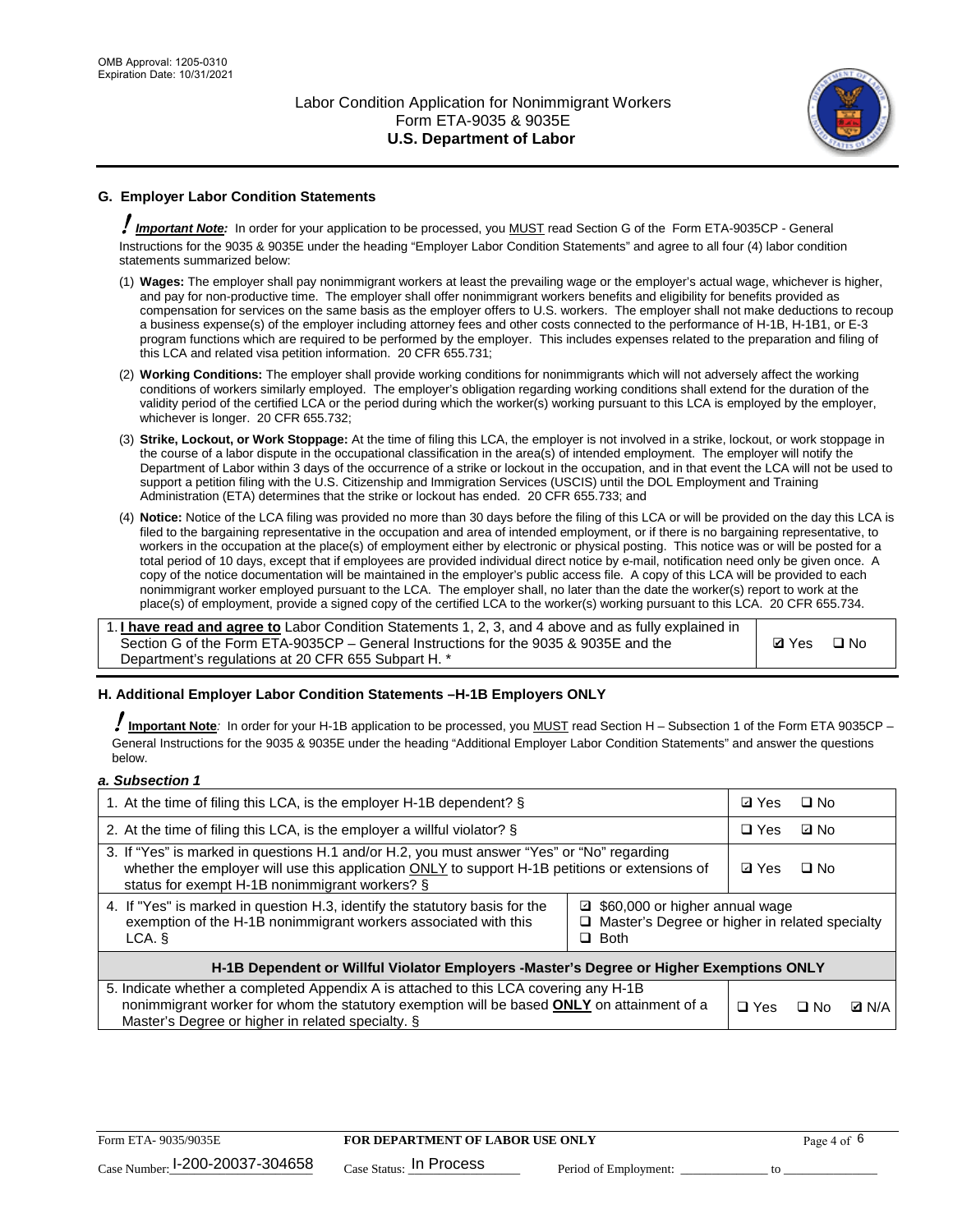

**If you marked "Yes" to questions H.a.1 (H-1B dependent) and/or H.a.2 (H-1B willful violator) and "No" to question H.a.3 (exempt H-1B nonimmigrant workers), you MUST read Section H – Subsection 2 of the Form ETA 9035CP – General Instructions for the 9035 & 9035E under the heading "Additional Employer Labor Condition Statements" and indicate your agreement to all three (3) additional statements summarized below.**

#### *b. Subsection 2*

- A. **Displacement:** An H-1B dependent or willful violator employer is prohibited from displacing a U.S. worker in its own workforce within the period beginning 90 days before and ending 90 days after the date of filing of the visa petition. 20 CFR 655.738(c);
- B. **Secondary Displacement:** An H-1B dependent or willful violator employer is prohibited from placing an H-1B nonimmigrant worker(s) with another/secondary employer where there are indicia of an employment relationship between the nonimmigrant worker(s) and that other/secondary employer (thus possibly affecting the jobs of U.S. workers employed by that other employer), unless and until the employer subject to this LCA makes the inquiries and/or receives the information set forth in 20 CFR 655.738(d)(5) concerning that other/secondary employer's displacement of similarly employed U.S. workers in its workforce within the period beginning 90 days before and ending 90 days after the date of such placement. 20 CFR 655.738(d). Even if the required inquiry of the secondary employer is made, the H-1B dependent or willful violator employer will be subject to a finding of a violation of the secondary displacement prohibition if the secondary employer, in fact, displaces any U.S. worker(s) during the applicable time period; and
- C. **Recruitment and Hiring:** Prior to filing this LCA or any petition or request for extension of status for nonimmigrant worker(s) supported by this LCA, the H-1B dependent or willful violator employer must take good faith steps to recruit U.S. workers for the job(s) using procedures that meet industry-wide standards and offer compensation that is at least as great as the required wage to be paid to the nonimmigrant worker(s) pursuant to 20 CFR 655.731(a). The employer must offer the job(s) to any U.S. worker who applies and is equally or better qualified for the job than the nonimmigrant worker. 20 CFR 655.739.

| 6. I have read and agree to Additional Employer Labor Condition Statements A, B, and C above and |       |      |
|--------------------------------------------------------------------------------------------------|-------|------|
| as fully explained in Section H – Subsections 1 and 2 of the Form ETA 9035CP – General           | □ Yes | ⊟ No |
| Instructions for the 9035 & 9035 E and the Department's regulations at 20 CFR 655 Subpart H. §   |       |      |

## **I. Public Disclosure Information**

! **Important Note***:* You must select one or both of the options listed in this Section.

| 1. Public disclosure information in the United States will be kept at: * |  |  |  |  |  |  |  |
|--------------------------------------------------------------------------|--|--|--|--|--|--|--|
|--------------------------------------------------------------------------|--|--|--|--|--|--|--|

**sqrt** Employer's principal place of business □ Place of employment

## **J. Notice of Obligations**

A. Upon receipt of the certified LCA, the employer must take the following actions:

- o Print and sign a hard copy of the LCA if filing electronically (20 CFR 655.730(c)(3));<br>
Maintain the original signed and certified LCA in the employer's files (20 CFR 655.7
- Maintain the original signed and certified LCA in the employer's files (20 CFR 655.705(c)(2); 20 CFR 655.730(c)(3); and 20 CFR 655.760); and
- o Make a copy of the LCA, as well as necessary supporting documentation required by the Department of Labor regulations, available for public examination in a public access file at the employer's principal place of business in the U.S. or at the place of employment within one working day after the date on which the LCA is filed with the Department of Labor (20 CFR 655.705(c)(2) and 20 CFR 655.760).
- B. The employer must develop sufficient documentation to meet its burden of proof with respect to the validity of the statements made in its LCA and the accuracy of information provided, in the event that such statement or information is challenged (20 CFR 655.705(c)(5) and 20 CFR 655.700(d)(4)(iv)).
- C. The employer must make this LCA, supporting documentation, and other records available to officials of the Department of Labor upon request during any investigation under the Immigration and Nationality Act (20 CFR 655.760 and 20 CFR Subpart I).

*I declare under penalty of perjury that I have read and reviewed this application and that to the best of my knowledge, the*  information contained therein is true and accurate. I understand that to knowingly furnish materially false information in the *preparation of this form and any supplement thereto or to aid, abet, or counsel another to do so is a federal offense punishable by fines, imprisonment, or both (18 U.S.C. 2, 1001,1546,1621).*

| 1. Last (family) name of hiring or designated official *  2. First (given) name of hiring or designated official *  3. Middle initial §<br><b>VIDYADHARAN</b> | <b>SANJAY</b>    |  |
|---------------------------------------------------------------------------------------------------------------------------------------------------------------|------------------|--|
| 4. Hiring or designated official title *<br>CHIEF LEGAL OFFICER                                                                                               |                  |  |
| 5. Signature *                                                                                                                                                | 6. Date signed * |  |

| Form ETA-9035/9035E                         | FOR DEPARTMENT OF LABOR USE ONLY   |                       | Page 5 of 6 |
|---------------------------------------------|------------------------------------|-----------------------|-------------|
| $_{\text{Case Number:}}$ I-200-20037-304658 | $_{\rm Case~S status:}$ In Process | Period of Employment: |             |